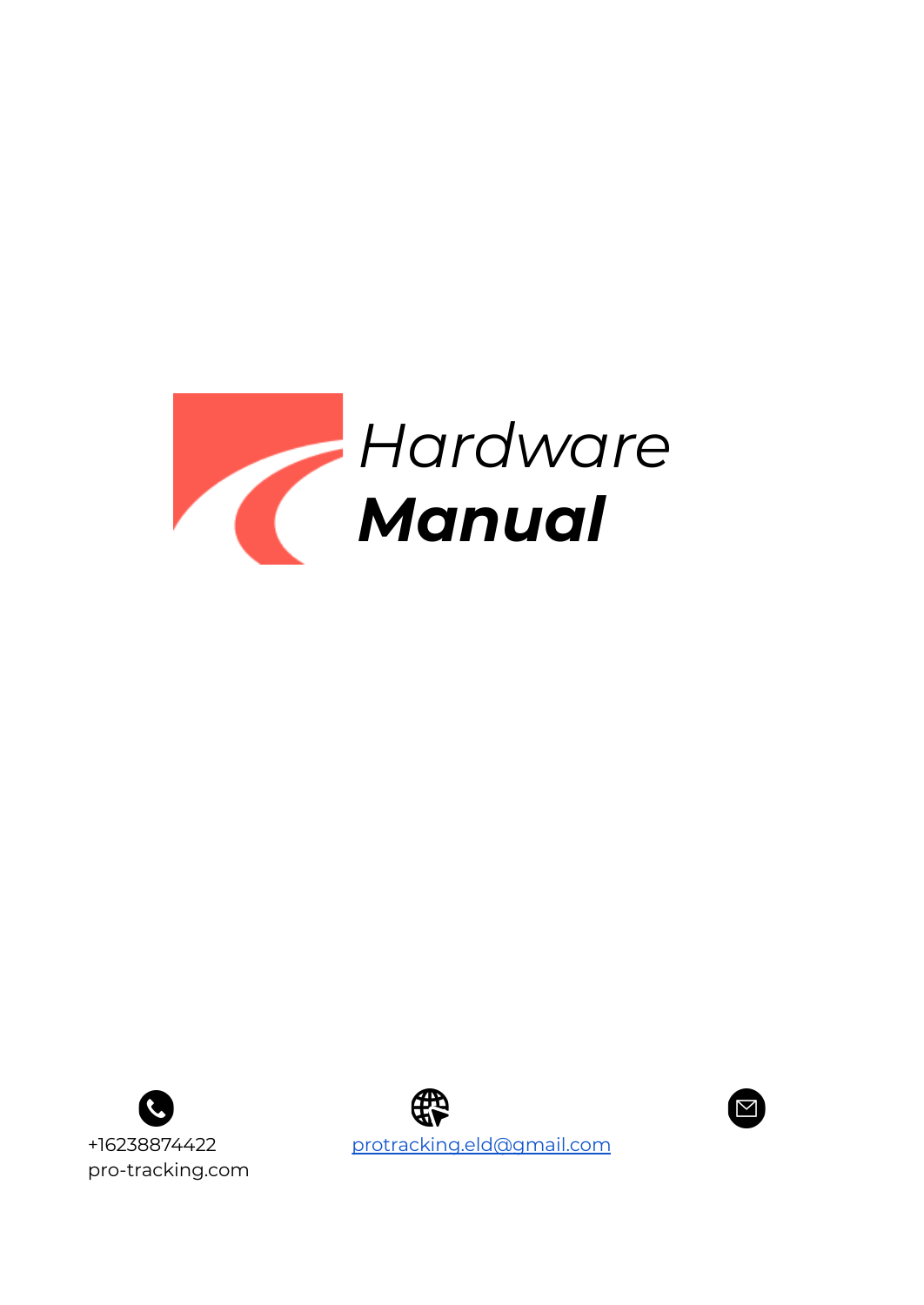## *Overview*

Pro-TracKing is an Electronic Logging Device (ELD) used in conjunction with the Pro-TracKing ELD mobile application. This device is manufactured by PacificTrack and is also known as PT30. The device must be installed in the vehicle and connected to the diagnostic port interface (J1939).

## *Installation*

1. DO NOT pair Bluetooth in your phone/tablet settings. The connection will be established in the Pro-TracKing ELD app. However, if your phone/tablet prompts you or asks you for permission to turn on Bluetooth, you need to do that since Bluetooth is needed for the device to communicate with the app.

2. Plug the device into the vehicle port, BEFORE turning on the vehicle, and BEFORE running the Pro-TracKing ELD app.

3. You should see a slow flashing green LED, indicating that the device is powered. You should also see a flashing red LED, indicating that the internal GPS is in acquisition mode. A solid red LED indicates that the signal is locked, but you can proceed to the next step without waiting for a GPS lock.

4. Turn on the vehicle engine.

5. You should see a fast flashing green LED, indicating that vehicle bus activity has been detected.

6. After the green LED becomes solid, the device is registered on the vehicle bus and you can run the Pro-TracKing ELD app and connect to the truck.

7. From this point on, the device will have and retain the information it needs, such as VIN, to communicate with the app via Bluetooth Low Energy. Note that for power management reasons, sometimes the LEDs will not stay on.

8. For software setup, please follow the Pro-TracKing ELD User Guide.

## *LED*

| <b>LED State</b> | Meaning                                                                     |
|------------------|-----------------------------------------------------------------------------|
| Off              | GPS power management engaged. GPS is turned off, GPS<br>backup clock is on. |
| <b>Blinking</b>  | GPS is in acquisition mode.                                                 |
| On               | The GPS signal is locked.                                                   |

*The following table summarizes the functionality of the Red LED.*